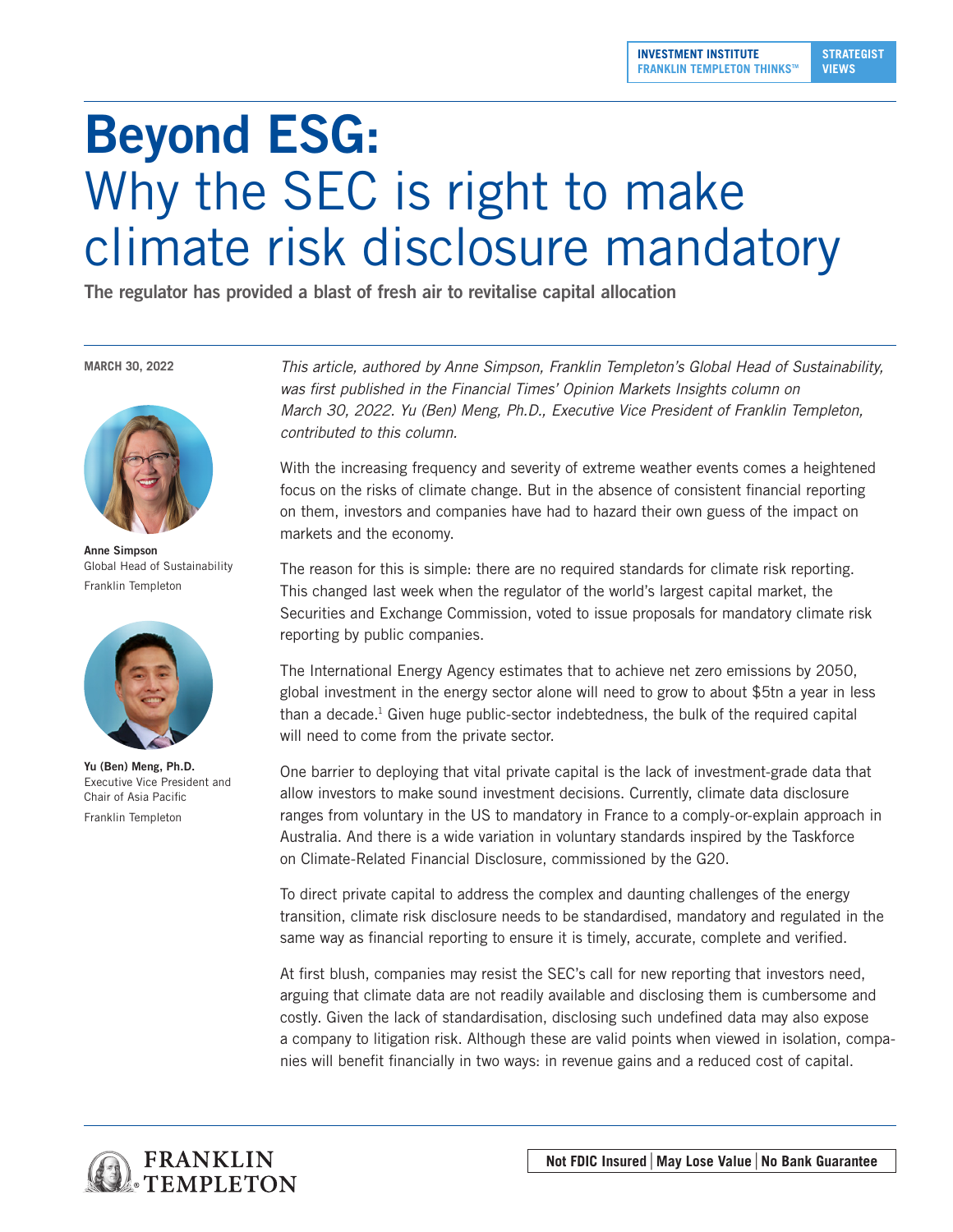A recent study by FCLT Global and Wharton put numbers to this proposition. Companies demonstrating that they were "walking the talk" on sustainability saw improved sales and return on invested capital. Data from MSCI also shows companies that ranked high on sustainable practices won a lower cost of capital.<sup>2</sup>

One elegant explanation for this comes from Professor George Akerlof's theories on the market impact of information asymmetry.<sup>3</sup> A classic example is when borrowers hold more information about a project than potential lenders. As such, lenders will demand a higher financing rate, more collateral or just outright reject the request.

Borrowers pay higher financing costs while lenders lose out on good opportunities. Standardised and mandatory financial disclosure mitigates such adverse effects. The same arguments apply to the disclosure of climate risks. If companies choose not to disclose, investors will assume the worst and charge more for capital.

The SEC has drafted its proposals with care. It proposes a safe harbour provision that provides protection from legal liability on certain elements, such as reporting "scope 3 emissions", the greenhouse gases generated through company supply chains. To calm nerves further, the SEC proposes to introduce the requirements in stages and to give small companies respite. And the running theme across the proposals is materiality: they require only information that a reasonable investor would expect to find useful.

Investors will note that the SEC calls for disclosure on other vital issues, such as carbon pricing or targets for emission reductions. However, a caveat that may unsettle some is that these points of disclosure will only be required where such measures have been adopted by companies. The rising number of shareowner proposals, though, shows clearly that investors will buttress the SEC's requirements by ensuring companies do not avoid action on carbon pricing and targets.

The SEC's example is soon to be followed by the International Financial Reporting Standards own initiative to build climate risk reporting standards, through its newly formed International Sustainability Standards Board. This will roll out its proposals for consideration by regulators in 144 markets worldwide.

If information is the oxygen of financial markets, then the SEC has just provided a welcome blast of fresh air that can revitalise capital allocation for the benefit of all.

## Endnotes

## WHAT ARE THE RISKS?

All investments involve risks, including possible loss of principal. The value of investments can go down as well as up, and investors may not get back the full amount invested. Stock prices fluctuate, sometimes rapidly and dramatically, due to factors affecting individual companies, particular industries or sectors, or general market conditions.

Impact investing and/or Environmental, Social and Governance (ESG) managers may take into consideration factors beyond traditional financial information to select securities, which could result in relative investment performance deviating from other strategies or broad market benchmarks, depending on whether such sectors or investments are in or out of favor in the market. Further, ESG strategies may rely on certain values-based criteria to eliminate exposures found in similar strategies or broad market benchmarks, which could also result in relative investment performance deviating.

<sup>1.</sup> Source: International Energy Agency, "Net Zero by 2050" last updated May 2021.

<sup>2.</sup> Source: MSCI, "ESG and the cost of capital," 25 February 2020.

<sup>3.</sup> American Economist George Arthur Akerlof is a university professor at the Georgetown University and the University of California, Berkeley. In 2001 he was awarded the Nobel Memorial Prize in Economic Sciences jointly with Michael Spence and Joseph Stiglitz.